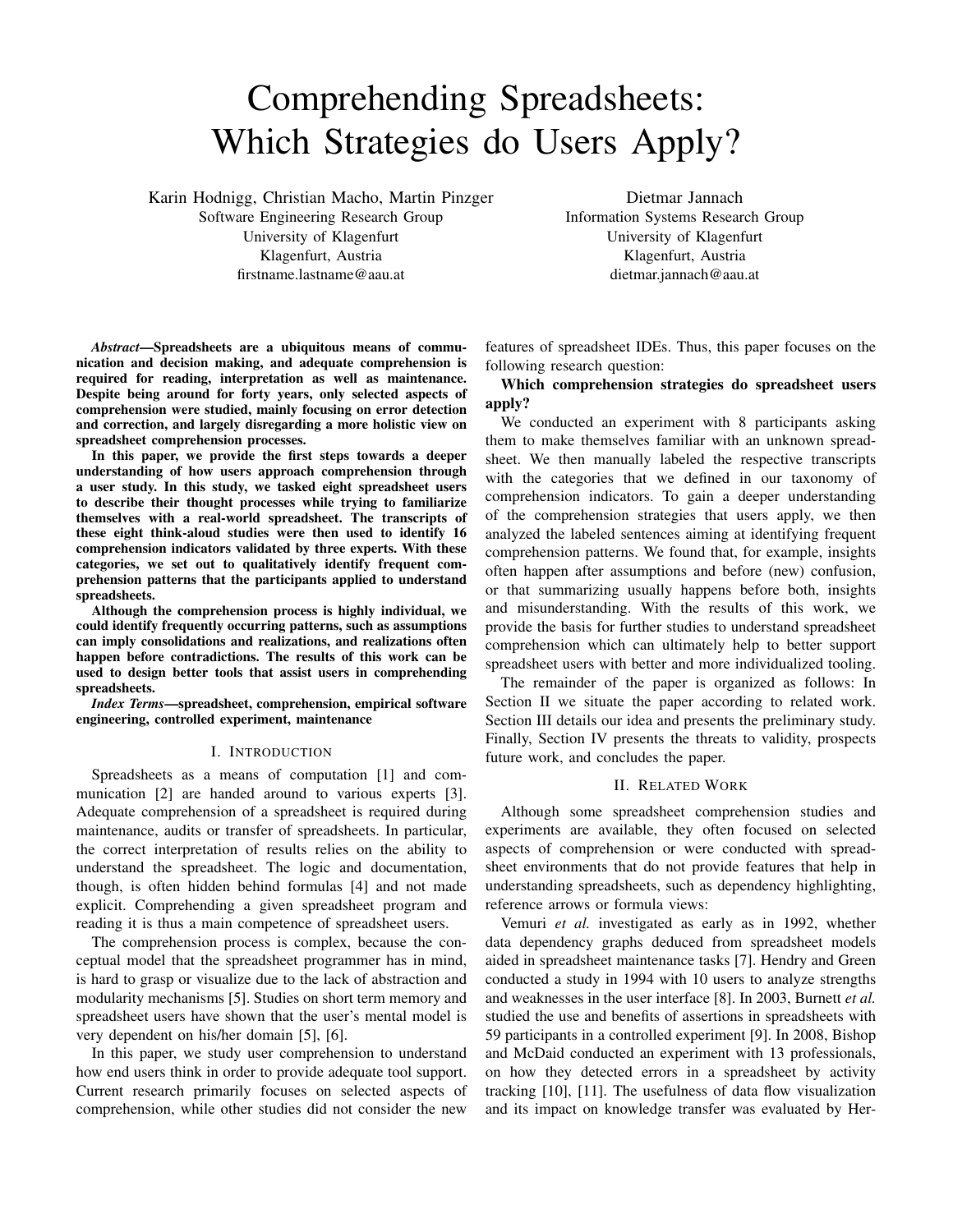mans, Pinzger and van Deursen [12] in 2011. In 2012, 40 professionals assessed the understandability of formulas in a large scale study conducted by Hermans *et al.* [3]. Kohlhase *et al.* studied the impact of context in spreadsheet comprehension with 3 participants in 6 interviews in 2015, concluding that readers miss the context that the authors of the spreadsheet have [2].

These studies and papers were focused on specific tasks, i.e. finding an error, adapting to new requirements, but are lacking a more holistic view of the process of spreadsheet comprehension: How do users approach an unknown spreadsheet, if there is no task to perform other than "mere understanding"?

# III. IDENTIFYING COMPREHENSION STRATEGIES

We set out to qualitatively study which comprehension strategies spreadsheet users apply when trying to understand unknown spreadsheets aiming to answer our research question *Which comprehension strategies do spreadsheet users apply?*. We conducted an experiment with 26 participants in which we handed them a previously unknown spreadsheet and asked them to think aloud while making sense of the sheet. In this preliminary work, we studied the transcripts of the first 8 participants and manually identified comprehension strategies. We leave the analysis of the remaining 18 transcripts obtained with two further spreadsheets for future work.

#### *A. Study Setup*

Participant Selection. The only requirement that participants need to fulfill was to professionally work with spreadsheets (*i.e.*, regularly uses spreadsheets at their work). To that extent, we invited 26 persons to participate in the study of which 8 were included in our preliminary experiment. The eight participants consisted of five female and three male participants from age 23 to 51, stemming from different sectors of employment (Education 37.5%, Information and Consulting 25%, Research 12.5%, Industry 12.5%, Energy 12.5%). Their experience with spreadsheets ranged from 8 to 34 years averaging at 18 years. When asked to assess their expertise, 2 rated themselves as intermediates, 5 as advanced and one as expert.

Spreadsheet Selection. We selected the spreadsheet for this study from the ENRON [14] corpus consisting of more than 15,000 spreadsheets. For all processible spreadsheets in the corpus, we selected spreadsheets that are of reasonable size (100-2,000 formula cells; 20-100 distinct formulas; 500- 10,000 cells). Furthermore, we excluded spreadsheets with errors, references to external sources, and procedural extensions (*e.g.*, VBA macros) to avoid unnecessary complexity.

The main author investigated the 114 spreadsheets and selected the 6 sheets that she found most suitable (*i.e.*, for which she anticipated that the domain is unknown to the participants and the participants have never seen this sheet before) and which vary in size. After a pilot experiment with each of the sheets, we approved three that we have used in the

<sup>1</sup>Recently, Srinivasa *et al.* [13] also studied spreadsheet comprehension strategies and came to similar results compared to this work.

experiment. Out of these three, we analyzed the 8 transcripts obtained with the first spreadsheet of which we report the results in this paper.

This spreadsheet contains a calculation to estimate whether - and if, at what rates - an investment into a baseball stadium pays off. It consists of 951 non-empty cells with the following distribution: labels (21%), input cells (18%), computation cells (40%) and output cells (17%). In total, it contains 546 formula cells with 64 distinct formulas.

# *B. Study Execution*

After providing informed consent, each participant was confronted with the unknown spreadsheet and was asked for an initial description of it. The concrete task was *"Please describe briefly the purpose and content of the sheet"*. We did not enforce any time restrictions but let the participant decide when she was content with her insights to answer the question.

Commenting (thinking-aloud) was encouraged, but not enforced during the experiment. However, the interviewer sometimes interposed reflexive questions in the form of "What are you focusing on?" or "Why did you do that?" to evoke remarks. At the end of the task a reflexive question was posed, "How did you achieve this?". By their nature, the in-process statements were more insightful.

We recorded both, voice and screen of the interview, and the resulting transcripts built the basis for the analysis of the spreadsheet comprehension strategies in this paper. At the end of the interview, participants were asked to rate the perceived complexity of the spreadsheet in terms of size, formula complexity and domain complexity.

#### *C. Taxonomy*

For analyzing the transcripts, a team of three raters applied a card-sorting approach on a subset of sentences to identify the comprehension indicators. We randomly selected sentences from the transcripts to classify until we reached saturation (*i.e.*, we could not find any new indicator). In our case, we could reach saturation after three iterations (150,100, and 150 sentences, respectively).<sup>2</sup> A sentence can generally contain no or all indicators.

The following 16 comprehension indicators were identified:

- The Interviewer (IA) marks sentences that indicate that the interviewer interacted in a way that influenced the participant (e.g. by answering questions).
- Labels (LL) marks sentences that reference labels, *i.e.*, textual description in cells.
- Formula (FF) marks sentences that refer to functions or formulas.
- Dependencies (DEP) marks sentences the reference single cells, ranges, or cell names.
- Values (VAL) marks sentences that refer to concrete cell values in the spreadsheet.

<sup>&</sup>lt;sup>2</sup>From all 26 transcripts over all three spreadsheets: Those 400 sentences represent 15% of sentences transcribed.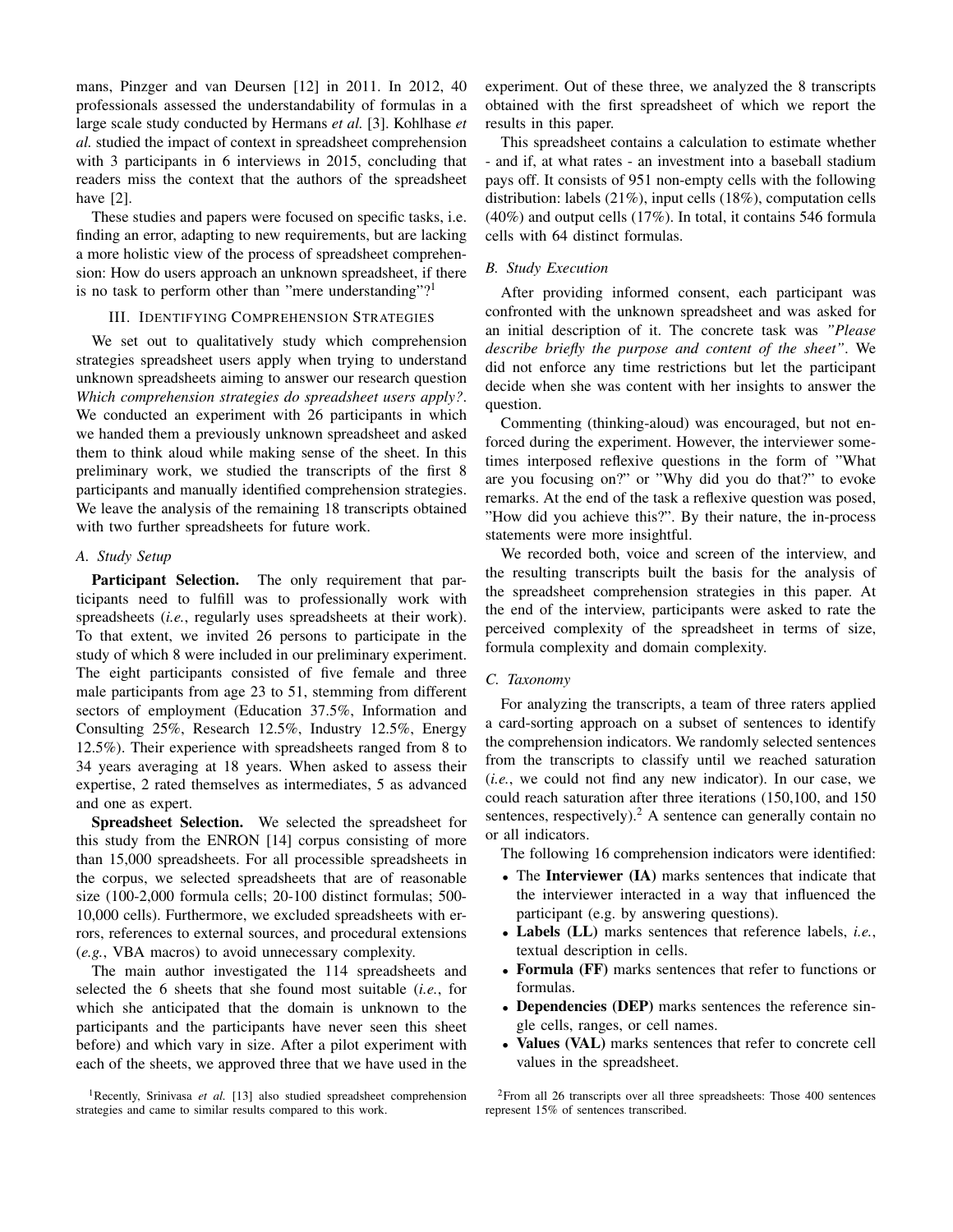- The format (FORM) marks sentences that mention font styles, colors or borders.
- Help (HLP) marks sentences that refer to the use of either internal or external help (e.g. search engines).
- Structure (STR) marks sentences that reference tables or blocks of cells.
- Interpretations (ITP) marks sentences that denote datadriven readings of the spreadsheet construed by the participant; to the effect of "that means".
- Assumption (AS) marks sentences that describe suppositions without full or only partial information; to the effect of "I believe".
- Question (QUES) marks sentences that describe rhetorical and actual inquiries by the participant.
- Consolidation (CONS) marks sentences that refer to aggregating, summarizing or recapping information.
- Realization (REAL) marks sentences that describe the concrete insights.
- Contradiction (CONTR) marks sentences that denote contradictions of prior statements.
- Incomprehension (INC) marks sentences that denote a lack of understanding.
- Micro-Strategies (TACT) marks sentences that subsume all statements that describe the participant's course of action.

Armed with the 16 indicators, the three raters together manually labeled the sentences of the transcripts of the first 8 participants. Sentences with conflicting labels were discussed until consensus was reached. Table I shows several examples of labeled sentences.

TABLE I: Examples of labeled sentences. Exp. Indicator Sentence 009 REAL, CONS Oh, that's cool - ah! - this is DiscRate, the discount rates row containing 5% #REAL #CONS 010 TACT So I'll just start at the very top left #TACT 010 LL, AS, INC It says something about home matches #LL, I mean - maybe it's about a stadium #AS, I have no idea #INC; It's actually very confusing. 019 VAL, AS It says \$330.5 #VAL, that would have to be kind of thousands or millions #AS. 019 REAL, DEP These - the numbers - well, 339 #VAL, okay, that's clear that that's referring to up there #REAL #DEP. 020 FF, AS So you're discounting that apparently, over the years #FF #AS. 023 HLP Hmm, okay, [Opens search engine.] #HLP).<br>023 AS, ITP, QUES I mean, the only thing I could think of is the 023 AS, ITP, QUES I mean, the only thing I could think of is the population - how many are living there #AS; It looks like that that's steadily increasing #ITP - but why is there 2000 in between #QUES? 028 CONTR Let's see if that's right [enters formula '=D6- 13%' in O16] Oh well, no #CONTR.

Figure 1 shows the frequency of the comprehension indicators. We see that the most frequent indicator is Consolidation followed by Labels and Incomprehension. The indicator Help, for example, is less frequent. We also found that participants used external help, in particular Google Search, more frequently than the internal help provided by the spreadsheet IDE.



Fig. 1: Comprehension indicator frequencies.

### *D. Identifying Comprehension Patterns*

Using the annotated transcripts, we leveraged the natural order of the labels of the sentences in the transcripts to identify comprehension patterns. Figure 2 shows an example of such a pattern.

# {CONTR}, {HLP}, {\*REAL\* CONS FF}

#### Fig. 2: Example pattern.

We see that the participant found conflicting information (CONTR), chose to use help (HLP), which helped her to formulate the insight (REAL, CONS, FF).

As comprehension patterns are represented by sequences of our comprehension indicators, we aimed at leveraging the well-known cSpade algorithm [15] to extract sequential patterns. We experimented with several configurations and combinations of input but the algorithm could not find outstanding patterns. It yielded more than 80,000 patterns that only were from minor statistical relevance – the lift of the rules was 8 at most for only a few patterns. Hence, we discontinued this analysis and decided to manually analyze the labeled data.

For each occurrence of an indicator in a sequence, we counted the number of occurrences of any indicator in an range of 5 steps backwards and 3 steps forward. For example, for a the sequence in Figure 2, we count 1 for HLP and 1 for CONTR, respectively, given REAL as a starting point. With this, we counted the number of occurrences of each comprehension indicator in the context of another indicator. We used 5 and 3 as thresholds because we aim at looking further in the past to analyze which indicators happen after which other indicators.

For every comprehension indicator in the sequences, we also computed the relative frequency of each occurring indicator. For example, if we found 175 total labels in the backwards step and 34 of them are from the type Labels (LL), the relative frequency is calculated with  $34/175 = 0.19$ . Table II shows the results of the relative frequencies for selected indicators. We can see that, for example, insights often happen after assumptions and are often followed by (new) confusion (first row).

The concepts of understanding and confusion are of primary concern during the comprehension process. For *understanding*, we looked into the indicators realization (REAL) and consolidation (CONS), for *confusion*, we considered incomprehension (INC) and contradiction (CONTR). The results in Table II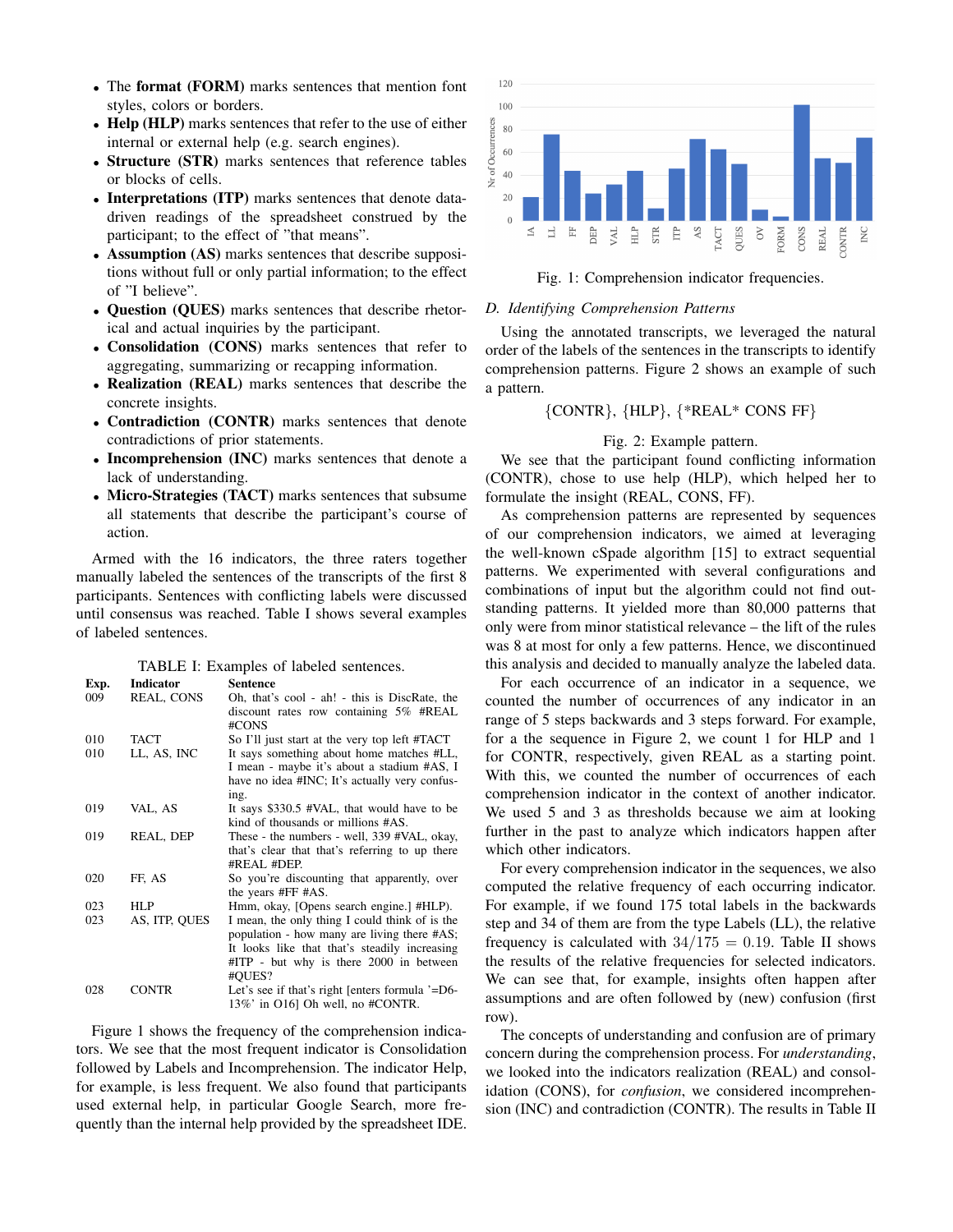| <b>Indicator</b> | <b>Predecessor</b>                                | <b>Successor</b>                                  | Interpretation                                                                                                                                |  |
|------------------|---------------------------------------------------|---------------------------------------------------|-----------------------------------------------------------------------------------------------------------------------------------------------|--|
| <b>REAL</b>      | AS $(0.14)$<br>LL(0.11)<br>CONS (0.10)            | CONTR $(0.16)$<br>INC (0.14)<br>FF (0.09)         | Realizations follow as-<br>sumptions and happen<br>before (new) confu-<br>sion.                                                               |  |
| <b>CONS</b>      | LL(0.15)<br>AS $(0.12)$<br>ITP $(0.10)$           | INC $(0.18)$<br><b>REAL</b> (0.13)<br>AS $(0.12)$ | Consolidations<br>either<br>happen before insights<br>or misunderstanding.                                                                    |  |
| <b>CONTR</b>     | AS $(0.11)$<br><b>REAL</b> (0.11)                 | AS $(0.14)$<br>INC $(0.13)$<br>FF(0.10)           | Assumptions<br>can<br>enclose contradiction,<br>and incomprehension<br>can follow it.                                                         |  |
| <b>INC</b>       | LL(0.11)<br>AS $(0.11)$<br>TACT (0.09)            | ITP(0.12)                                         | Incomprehension often<br>follows<br>assumptions<br>and labels, and users<br>tend<br>to<br>interpret<br>afterwards.                            |  |
| <b>HLP</b>       | TACT (0.13)<br>INC $(0.12)$<br><b>REAL</b> (0.11) | TACT (0.17)<br>INC (0.17)<br>CONTR $(0.15)$       | Using help is often ex-<br>plicitly expressed, of-<br>ten following either in-<br>sights or incomprehen-<br>sion. Not always does<br>it help. |  |
| LL               | AS $(0.14)$<br>ITP $(0.11)$<br>INC $(0.11)$       | AS $(0.17)$<br>QUES (0.12)<br>ITP $(0.11)$        | Labels provoke users<br>to speculate, but are<br>also used in interpreta-<br>tion.                                                            |  |
| FF               | LL(0.19)<br><b>REAL</b> (0.12)<br>AS (0.09)       | AS $(0.16)$<br>TACT (0.11)<br>QUES (0.11)         | Formulas can be pre-<br>ceded by realizations,<br>and followed by as-<br>sumptions or thinking<br>about next steps.                           |  |
| VAL              | LL(0.23)<br>AS $(0.10)$<br>QUES (0.10)            | <b>REAL</b> (0.20)<br>AS $(0.11)$                 | Values are referred to<br>by labels, and some-<br>times pose questions,<br>but are followed by in-<br>sights or assumptions.                  |  |
| DEP              | LL(0.12)<br>TACT (0.11)<br>ITP (0.09)             | INC (0.17)<br>AS $(0.13)$                         | Dependencies tend to<br>be hard to grasp, but<br>speculating is often ap-<br>plied.                                                           |  |

indicate that insights follow assumptions or aggregation of information, however, are often followed by more confusion. Vice versa, contradictions follow realizations, but are often followed by further incomprehension.

When analyzing the relative prevalence of comprehension indicators we could observe recurring sequences, *i.e.*, comprehension patterns. Analyzing these patterns over all participants, we found that some patterns occur individually while others have been used by multiple participants. These common comprehension patterns hint at comprehension strategies. Table III shows a subset of comprehension patterns with their number of occurrences and number of participants that used it.

With these seven comprehension patterns, we can answer our research question: We observe that, for example, while consolidations (CONS) and realizations (REAL) often follow assumptions (AS), contradictions (CONTR) usually follow realizations (REAL). Furthermore, we observe that users often make an assumption (AS) about a label (LL) which can then help to make a realization (REAL) about the spreadsheet.

TABLE III: Number of occurrences (Occ.) of comprehension patterns and number of participants (Part.).

| Pattern                                 | <b>Name</b>         | Occ. | Part.          |
|-----------------------------------------|---------------------|------|----------------|
| $AS \Rightarrow CONS$                   | Assumptions         | 27   | 6              |
| $AS \Rightarrow REAL$                   | Assumptions         | 22   | 6              |
| $\tt REAL \Rightarrow CONTR$            | Contradiction       | 16   | 5              |
| QUES, ${LL, FF, DEP} \Rightarrow INC$   | Questioning         | 13   | 7              |
| $\{cons, ITP\} \Rightarrow \text{REAL}$ | Reasoning           | 10   | 5              |
| AS, LL $\Rightarrow$ REAL               | Conjecture          |      | $\overline{4}$ |
| FF, CONS $\Rightarrow$ REAL             | Formula Abstraction |      | 3              |
|                                         |                     |      |                |

According to the number of occurrences and the number of participants, we found these seven comprehension patterns as potential comprehension strategies: For example, assumptions are often involved in the comprehension strategies and realizations often happen directly after. To avoid that such realizations are followed by contradictions, we recommend to provide appropriate tooling that supports the users with their comprehension strategies. Furthermore, questioning either formulas, the value of labels or dependencies often happens before incomprehension, which can indicate that users need support when analyzing the spreadsheets. We leave a more detailed investigation of these comprehension strategies to future work.

# IV. CONCLUSIONS

In this paper, we conducted think-aloud study with 8 participants who were tasked to understand an unfamiliar spreadsheet. Analyzing the 8 transcripts from the study, we manually derived 16 comprehension indicators. With these indicators, we set out to identify frequent comprehension patterns that hint at comprehension strategies. We found, for example, that insights often follow assumptions and that they are often followed by confusion. With these results, we have taken the first step towards a holistic understanding of spreadsheet comprehension.

#### *A. Threats to Validity*

We selected participants and spreadsheets for this study which can bias our results. We mitigated this threat by selecting a diverse range of participants and various spreadsheets. Furthermore, we considered the transcripts from only 8 participants in this preliminary study. We plan to increase the validity by conducting the experiment with additional participants. Additionally, if participants avoided to comment during the experiment, we may have missed their thoughts. We mitigated this threat by encouraging the participants to actively share their thoughts.

### *B. Future Work*

We plan to expand the study to the other two spreadsheets and 16 participants to obtain more generalizable results, and to triangulate our results with the results of Srinivasa *et al.* [13]. Furthermore, we plan to study the consequences of particular comprehension patterns, in particular concerning the supportive tooling when working with spreadsheets. Finally, we plan to detail the investigation of the found comprehension strategies.

Work partially funded through the Austrian Science Fund (FWF) project Interactive Spreadsheet Debugging (P 32445).